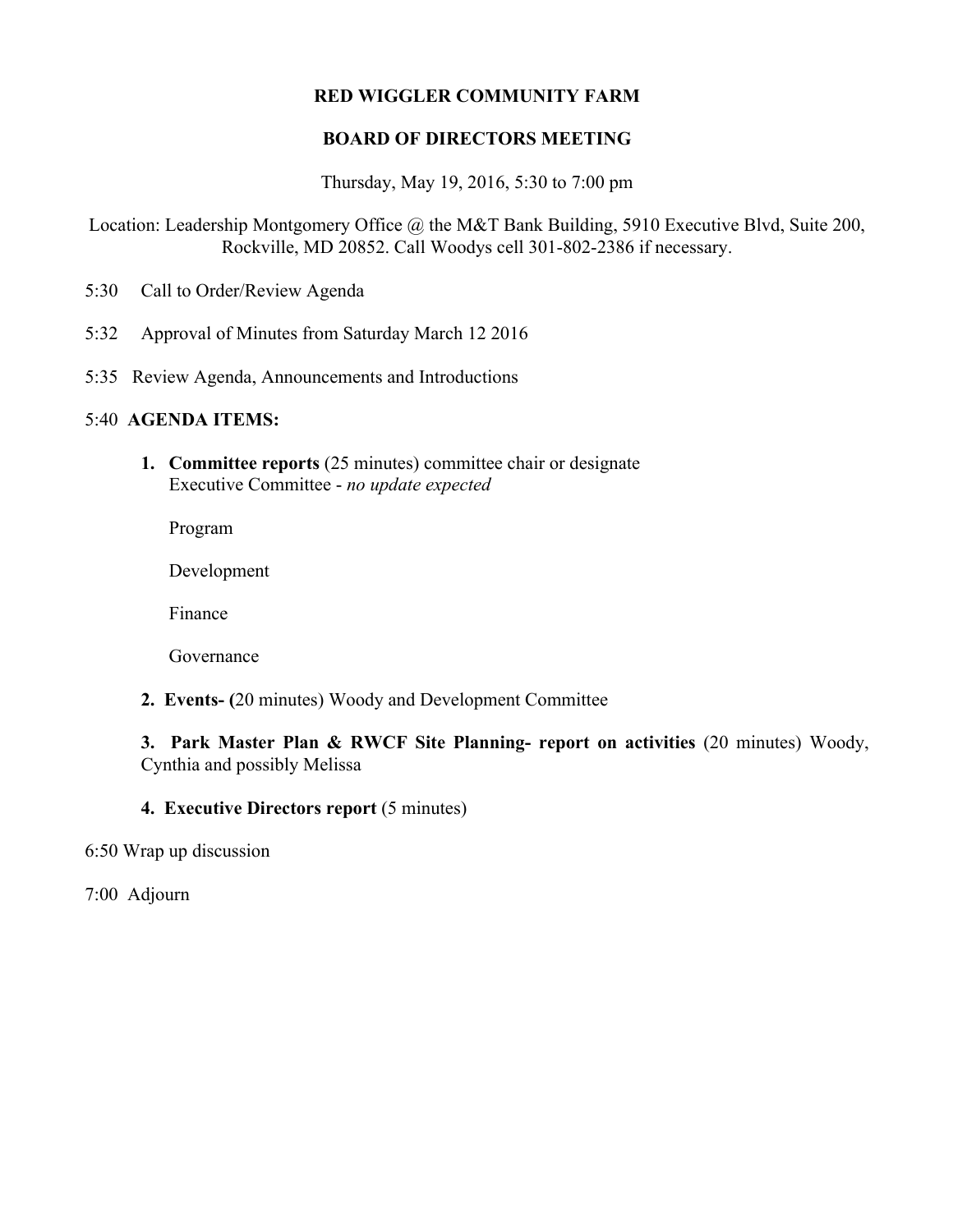## **Red Wiggler Community Farm Regular Meeting of the Board of Directors**

The meeting was held on Thursday, May 19, 2016 between 5:30 pm and 7:00 pm at Leadership Montgomery

The following were present:

Marlene Michaelson, President Nancy Everett, Vice-President Jim Hochron, Treasurer Katie Brewer Kati Gimes Cynthia Hamilton Jean Hochron Anne Wolfe, Secretary

Molly McCracken, Education & Outreach Coordinator Melissa McLearen, Field & Facilities Manager Woody Woodroof, Executive Director and Founder

**\*** Indicates late arrival

A quorum was present.

The following were absent:

Jim Heaney Lourdes Ramos Jean White

(5:34 pm) Call to Order: By Marlene Michaelson, President

(7:00 pm) Approval of Minutes: At the end of the meeting on motion made by Nancy Everett, seconded, and carried, the Board approved the previously distributed minutes of the regular meeting of the Board held 3/12/16 without modification. Jim and Jean Hochron abstained as they were not present at the  $3/12/16$  meeting.

(5:36 pm) Board and Committee Reports:

(5:36 pm) The Executive Committee: Has not met, no report given.

(5:36 pm) The Program Committee:

Kati Gimes reported that the committee has met once where they reviewed the Development Plan. A take-away from the meeting on  $3/12/16$  was that Woody would provide the committee with a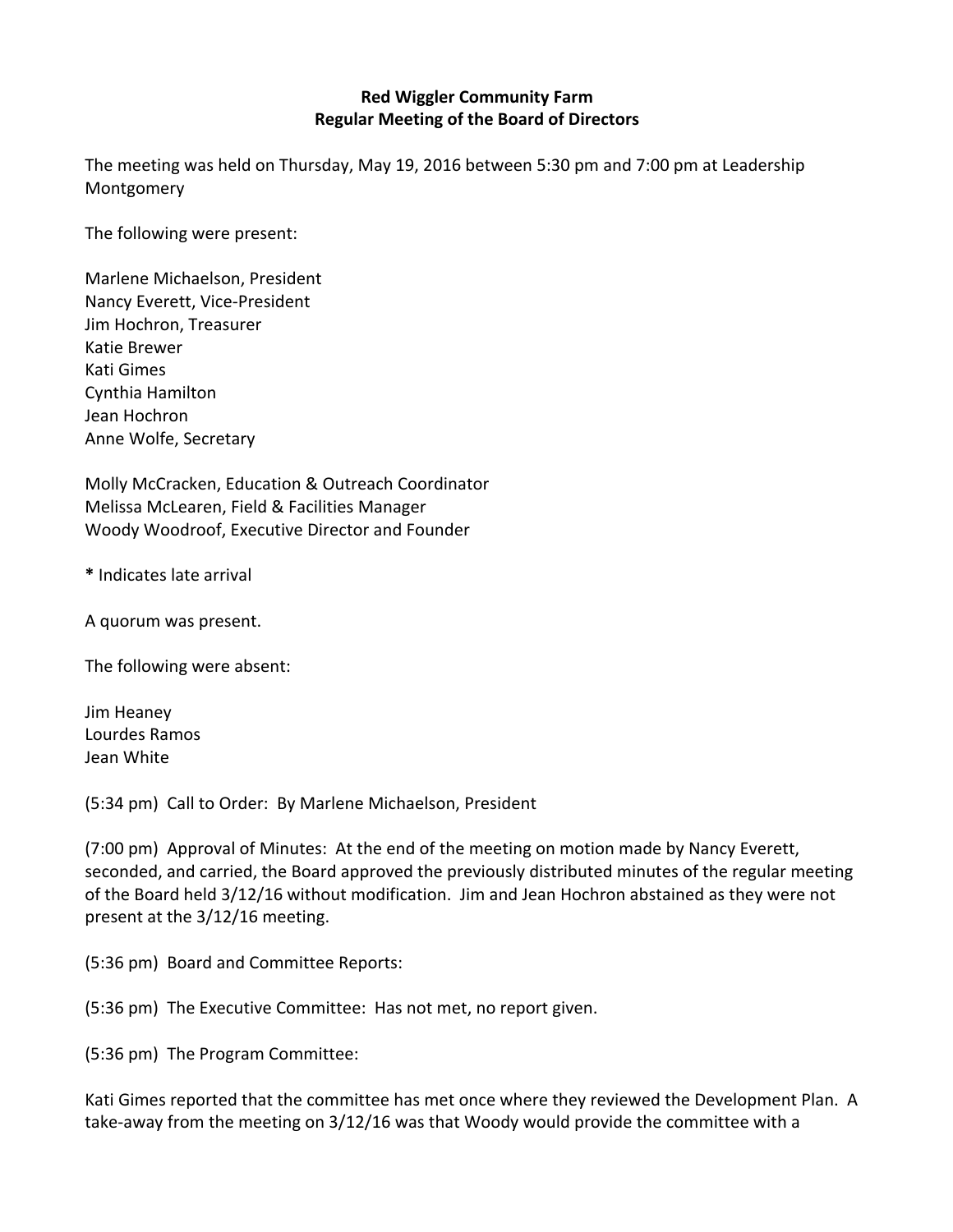sampling of grant applications so that a draft of a 'dream grant' in a library of items format can be created by August 2016. Anne Wolfe volunteered to meet with Woody to complete that task in the next week or two.

Molly McCracken reported that we have started a new pilot initiative, that of a volunteer-in-training program. This program will run once a week for 2 individuals for an 8 week period over the summer. These volunteers-in-training will work with Molly along with their individual job coaches. They will focus on learning basic tasks to enable them to join the larger group more successfully over time.

We will also have a new-hire Grower (Brandon) starting in May 2016. He has previously volunteered for 4 years, and will be working 2 days per week along with his job coach.

Molly also reported that three interns have started (Christine, Amy, and Alison). Another intern will start in June, and another is tbd. They are all college aged, two live in the Clarksburg area. They are beginning to learn the routine, and are already leading groups.

She also reported that the CSA had started last week, and that they were off to a good start.

(5:40 pm) The Development Committee: Katie Brewer reported that the Development Committee has met once. At that meeting it was determined that the Committee should bring the idea of a 'Give or Get' policy to the full Board for discussion. Historically, there have been expectations that each Board member would contribute, but no dollar threshold has previously been defined. After discussion, the historic method will remain for the time being, and the Development Committee will create a suggested list of the many ways that a Board member could contribute. This list will be useful during the recruitment of new Board members as it will help to set appropriate expectations.

Katie also noted that a pro-bono group from the company that she works for (The Advisory Board) will meet from August  $2^{nd}$  through 4<sup>th</sup> 2016 with the goal of updating the communications plan.

(5:55 pm) The Finance Committee: Jim Hochron reported that the Finance Committee has met once and reviewed the first half of the year:  $1^{st}$  and  $2^{nd}$  Quarters October 1, 2015 to March 31, 2016:

Revenue: \$362k Expense: \$215k Net Income: \$146k

Operating Cash on Hand is equivalent to approximately 8 months operating expenses. At this time, the year-end projection is that we may have a surplus (the Murray Foundation exceeded what had been budgeted for).

(6:07 pm) Governance Committee: Nancy Everett reported that the Governance Committee has met via conference call and has exchanged many emails. The Board Characteristics (Expertise and Interests) chart has been revised and updated. After discussion, it was suggested that the expertise of small business management, community engagement, and 'Lawyer' be added to the chart.